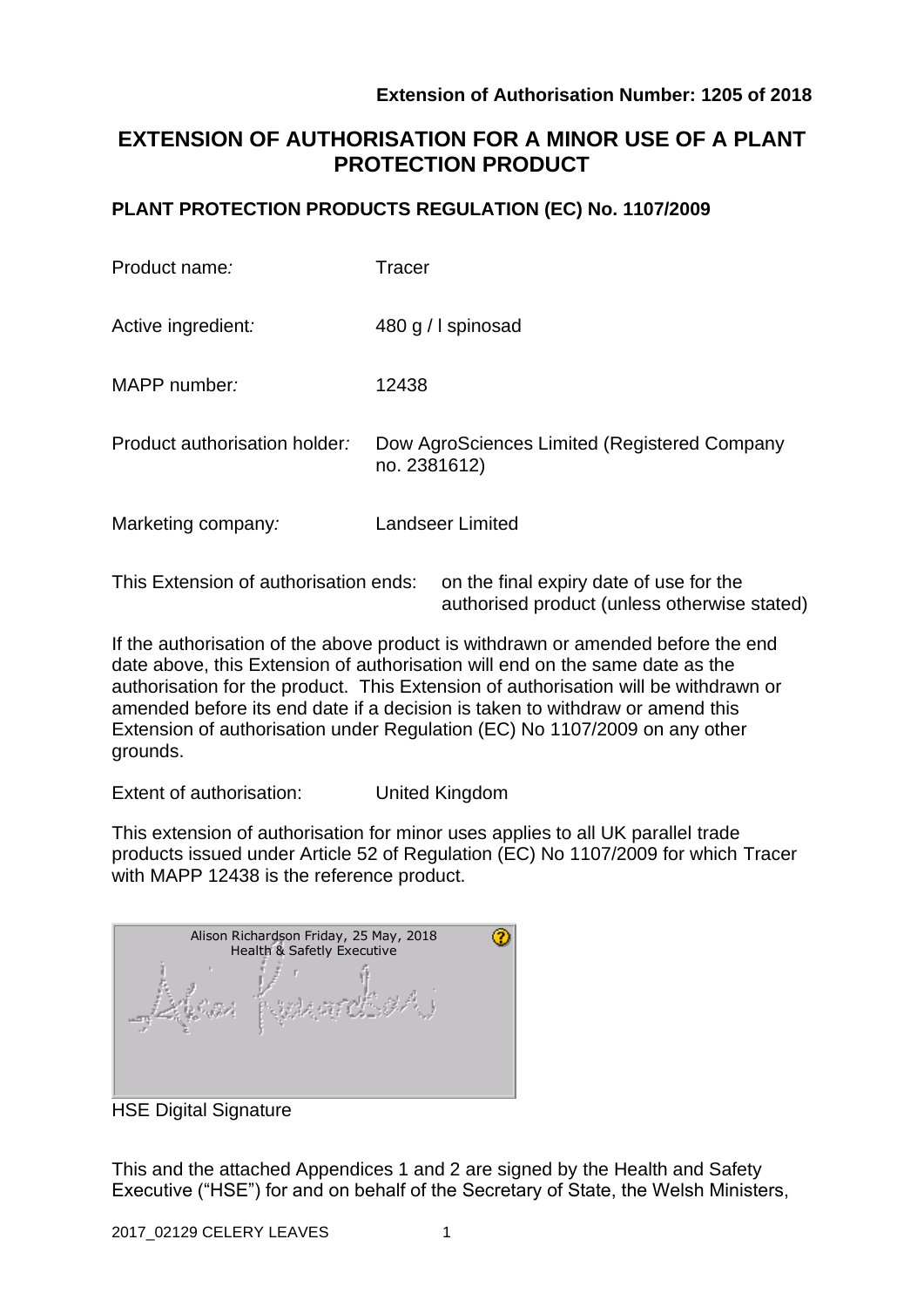the Scottish Ministers and the Department of Agriculture, Environment and Rural Affairs in Northern Ireland.

Date of issue: 25 May 2018

### **EXPLANATORY NOTES**

- 1. This is Extension of authorisation number 1205 of 2018 and supersedes 1290 of 2008 and 1632 of 2017.
- 2. This Extension of authorisation will be published on the website of the Chemicals Regulation Division of the HSE.
- 3. Application reference number: COP 2017/02129
- 4. Persons using the product to which this Extension of authorisation applies should acquaint themselves with and observe all requirements contained in the Regulation (EC) No 1107/2009, including the duty on the holder of any Extension of authorisation to notify information on potentially dangerous effects, a contravention of which is a criminal offence under those Regulations.
- 5. Neither the efficacy nor the phytotoxicity of the product for which this Extension of authorisation has been granted has been assessed and, as such, the user bears the risk in respect of failures concerning its efficacy and phytotoxicity.

### **ADVISORY INFORMATION**

This authorisation relates to the use of 'Tracer' (M12438) for the control of onion thrips and Silver-Y moth in various crops in a minimum water volume of 200-600 litres of water. Applications to be made via conventional hydraulic sprayers, including air assisted sprayers.

Applications should be made at a minimum interval of 7 days

IMPORTANT: When applying this product under the terms of this Extension of Use Notice, comply with any resistance guidance or restrictions stated on the product label.

Total reliance on one pesticide will hasten the development of resistance. Pesticides of different chemical types or alternative control measures should be included in the planned programme. Alternating with different modes of action is a recognised antiresistance strategy

Do not use 'TRACER' on consecutive generations for insects which show a high risk of resistance such as thrips species.

For protected crops apply a maximum of 2 consecutive sprays followed by a minimum 28 day interval before any further application of TRACER.

A maximum of three applications of TRACER are permitted per crop, including treatment in propagation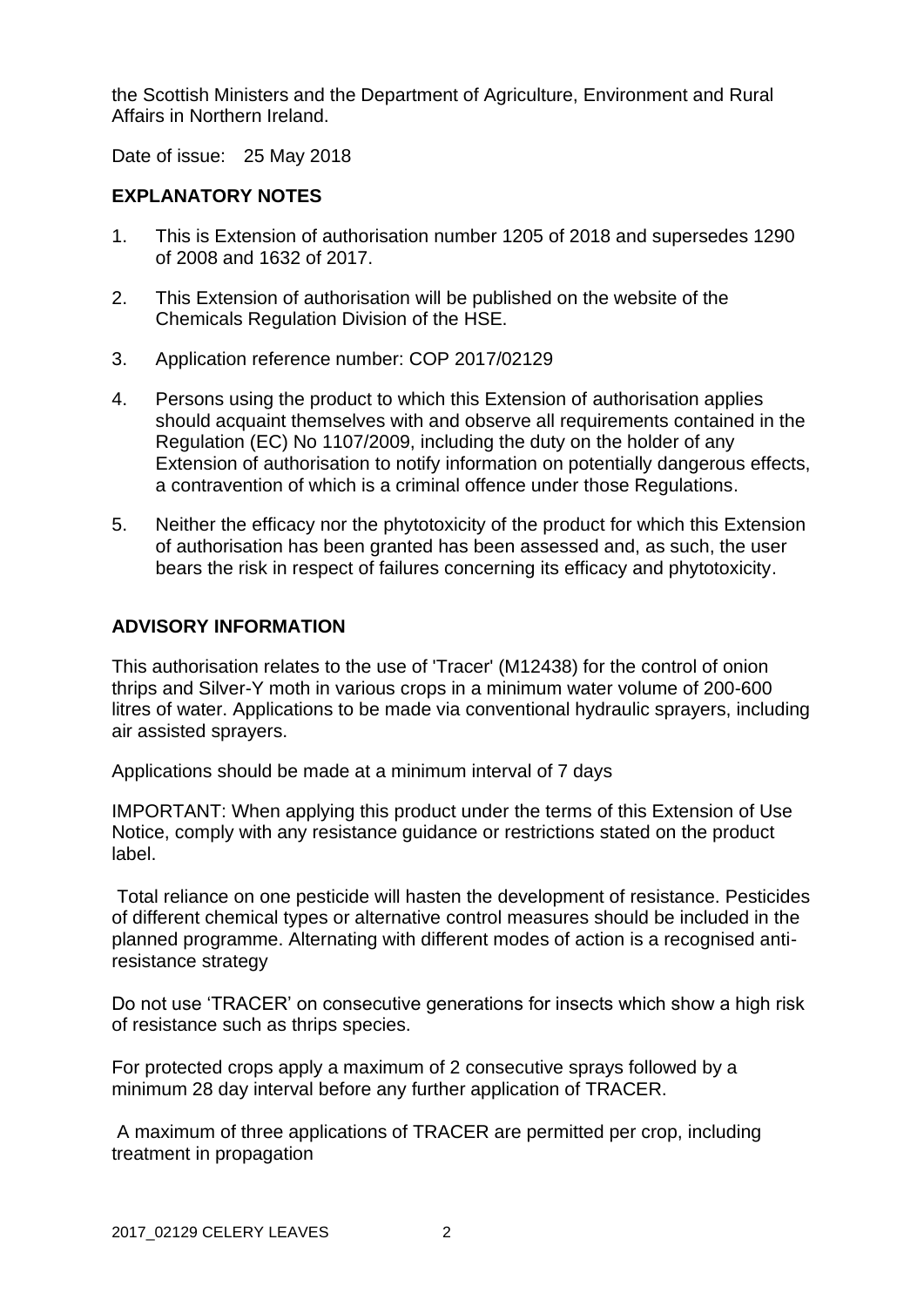Populations of Western Flower Thrips and Onion Thrips have shown to be resistant to spinosad. Where this occurs, populations are unlikely to be satisfactorily controlled.

Applications should be targeted against early insect developmental stages whenever possible

In protected situations the total number of applications of any spinosad containing product must not exceed 6 per glasshouse/protected structure in a 12 month period, regardless of the crop being treated (including ornamentals).

This Extension of Authorisation has been re-issued in order to update and revise the resistance advice in light of new information regarding resistance to spinosad in some pest species.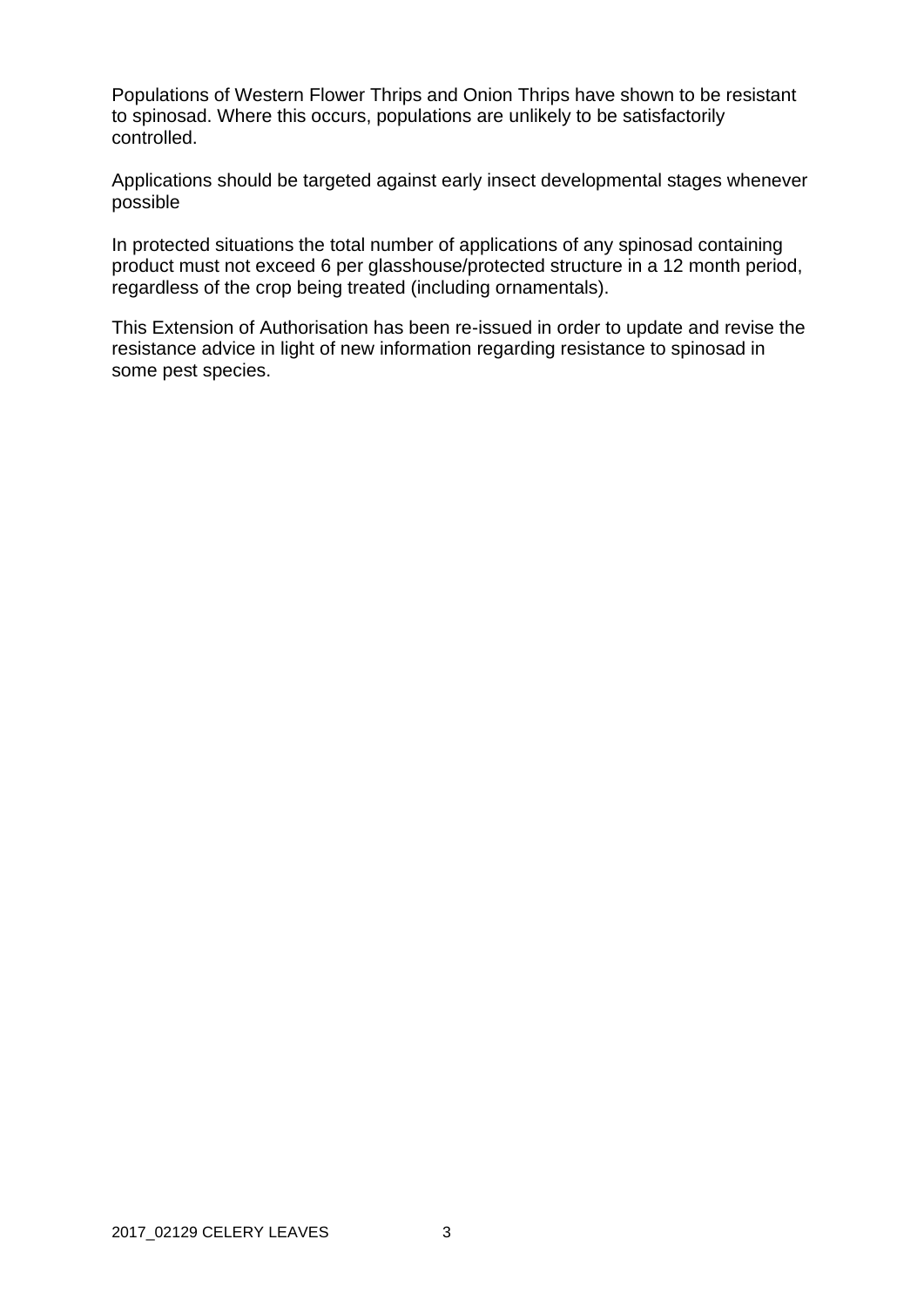## **APPENDIX 1: CONDITIONS OF EXTENSION OF AUTHORISATION**

The conditions below are obligatory. They must be complied with when the Extension of authorisation occurs. Failure to comply with the following conditions will result in the withdrawal or amendment of the Extension of authorisation under Regulation (EC) No 1107/2009 and may result in other enforcement action, including prosecution. For the purposes of this Extension of authorisation only, the conditions and/or requirements shown below supersede any corresponding conditions and/or requirements set out on the label or otherwise provided for under the product authorisation **which would otherwise apply**.

| Field of use:                                                                        | <b>ONLY AS AN INSECTICIDE</b>                       |                        |                                     |                                |
|--------------------------------------------------------------------------------------|-----------------------------------------------------|------------------------|-------------------------------------|--------------------------------|
| User:                                                                                | Professional                                        |                        |                                     |                                |
| Crops/situations:                                                                    | Maximum<br>individual dose:<br>(ml product /<br>ha) | Maximum total<br>dose: | Maximum<br>number of<br>treatments: | Latest time of<br>application: |
| Celery leaves,<br>cress, frise,<br>lamb's lettuce,<br>lettuce, radicchio,<br>scarole | 200                                                 |                        | 3 per crop                          | 3 days before<br>harvest       |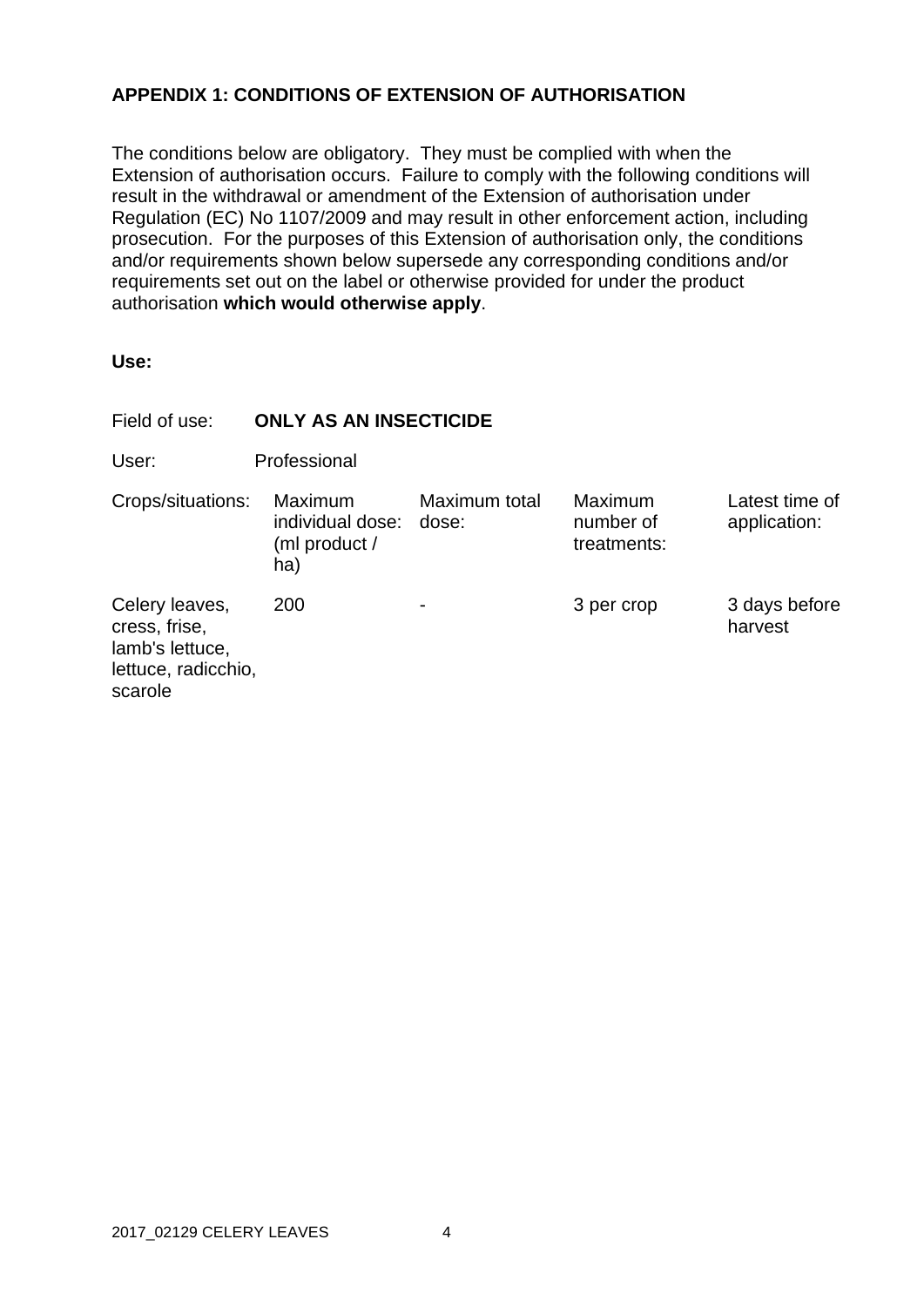| Crops/situations:                                                                                                                                                                                                                                                                                                                                                                                                                                                                                     | Maximum<br>individual dose:<br>(ml product /<br>ha) | Maximum total<br>dose: | Maximum<br>number of<br>treatments: | Latest time of<br>application: |
|-------------------------------------------------------------------------------------------------------------------------------------------------------------------------------------------------------------------------------------------------------------------------------------------------------------------------------------------------------------------------------------------------------------------------------------------------------------------------------------------------------|-----------------------------------------------------|------------------------|-------------------------------------|--------------------------------|
| Protected herb<br>and outdoor herb<br>crops of<br>agastache<br>$spp<1$ ,<br>angelica, balm,<br>bay, burnet<br>(salad), catnip,<br>chamomile,<br>chives, clary<br>sage,<br>dragonhead,<br>fennel,<br>horehound,<br>hyssop,<br>lavandin,<br>lavender,<br>lovage,<br>marjoram, mint,<br>nettle, oregano,<br><i>origanum<br/>heracleoticum&gt;, plantain,<br/>rosemary, rue,<br/>sage, sorrel,<br/>spike lavender,<br/>St John's Wort,<br/>tarragon, thyme,<br/>verbena (lemon),<br/>woodruff, yarrow</i> | 200                                                 |                        | 3 per year                          | 3 days before<br>harvest       |
| Protected herb<br>and outdoor herb<br>crops of basil,<br>caraway, chervil,<br>coriander, curry<br>plant, dill, edible<br>pansy,<br>fenugreek,<br>feverfew,<br>marigold,<br>nasturtium,<br>parsley, rocket<br>(salad), savory,<br>violet                                                                                                                                                                                                                                                               | 200                                                 |                        | 3 per crop                          | 3 days before<br>harvest       |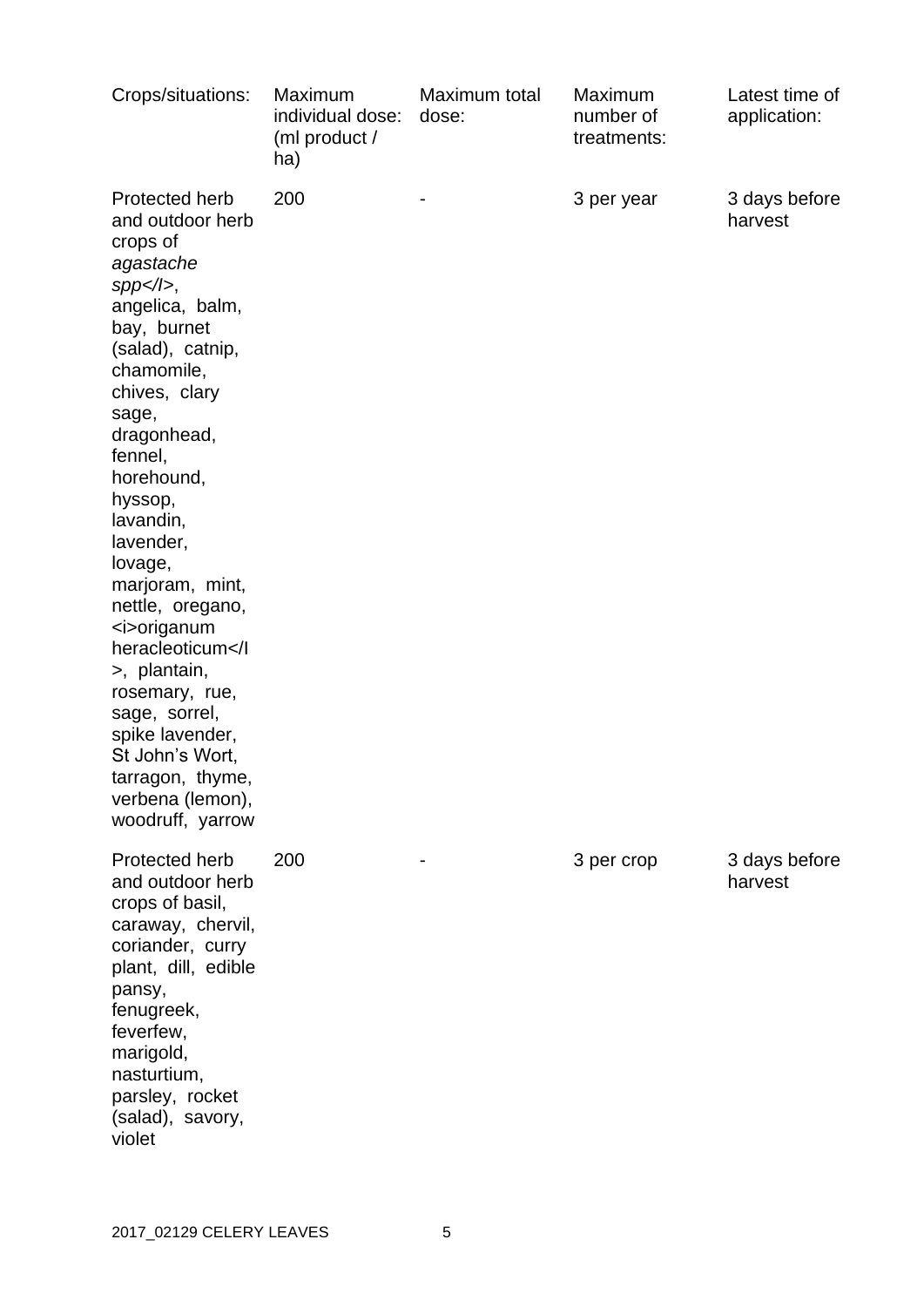| Crops/situations:                                                                                                                                                                                         | Maximum<br>individual dose:<br>(ml product /<br>ha) | Maximum total<br>dose: | Maximum<br>number of<br>treatments: | Latest time of<br>application: |
|-----------------------------------------------------------------------------------------------------------------------------------------------------------------------------------------------------------|-----------------------------------------------------|------------------------|-------------------------------------|--------------------------------|
| Chard, endive,<br>leafy brassica<br>crops (including<br>rocket) grown for<br>baby leaf<br>production (i.e.<br>Crops harvested<br>up to 8 true leaf<br>stage), red<br>mustard,<br>spinach, spinach<br>beet | 200                                                 |                        | 3 per crop                          | 3 days before<br>harvest       |

Operator Protection:

(1) Engineering control of operator exposure must be used where reasonably practicable in addition to the following personal protective equipment:

> Operators must wear suitable protective gloves when handling the concentrate and when applying by hand-held equipment.

(2) However, engineering controls may replace personal protective equipment if a COSHH assessment shows that they provide an equal or higher standard of protection.

Environmental protection:

(1) Since there is a risk to aquatic life from use, users not applying the statutory buffer zone must either themselves carry out or ensure that someone else has carried out a Local Environment Risk Assessment for Pesticides (LERAP) on their behalf before each spraying operation from a horizontal boom sprayer. Users must not allow direct spray from such sprayers to fall within 5m of the top of the bank of any static or flowing waterbody or within 1m of a ditch which is dry at the time of application (these distances to be measured as set out in the booklet 'Local Environment Risk Assessment for Pesticides - Horizontal Boom Sprayers' and any amendments that are made to it) unless:

(a) The LERAP indicates that a narrower buffer zone will be sufficient; and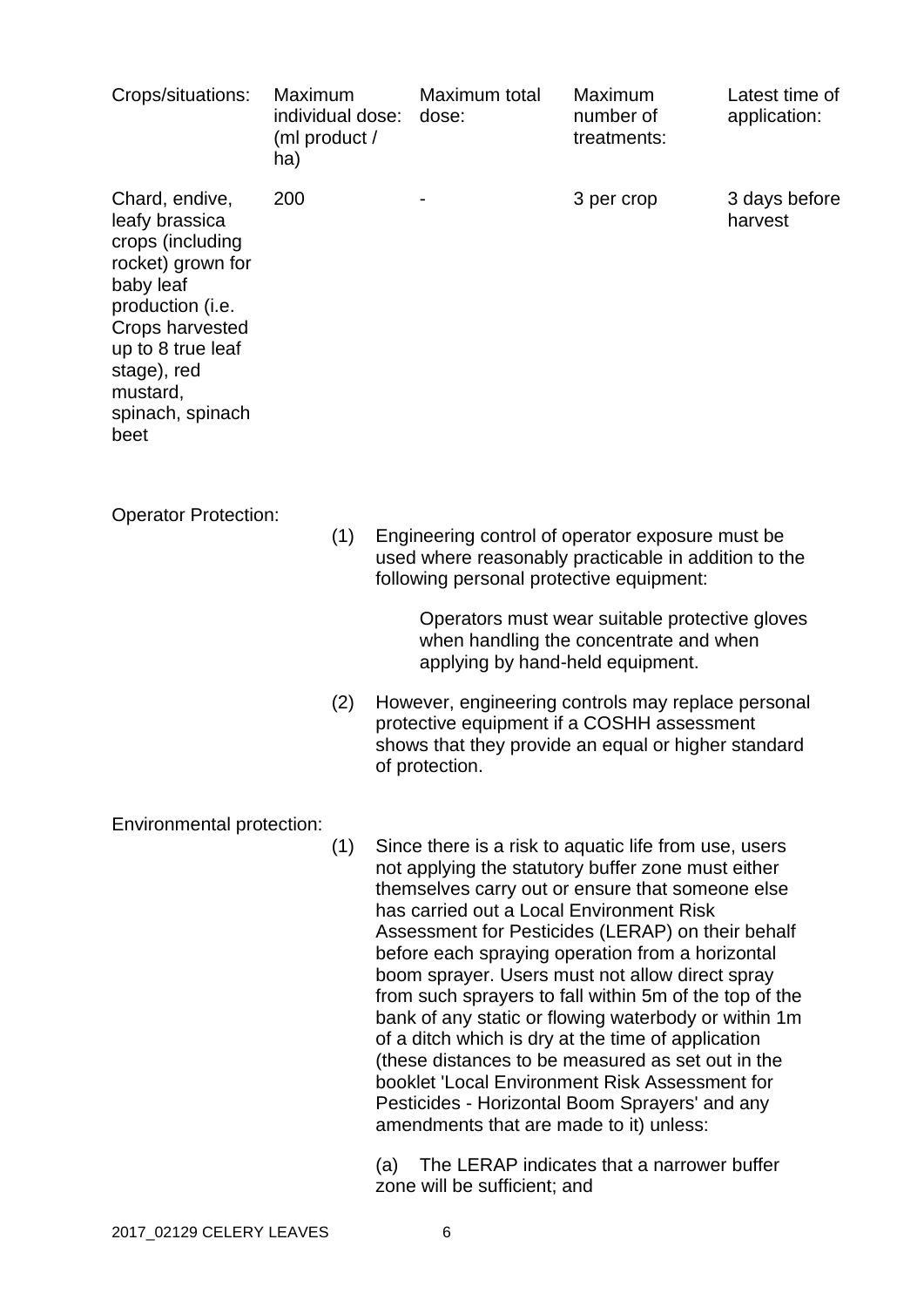(b) Any measures indicated by the LERAP as justifying the narrower buffer zone are complied with in full and in accordance with any conditions applicable to them.

Spray must be aimed away from water.

Spray from hand-held sprayers must not be allowed to fall within 1 m of the top of the bank of a static or flowing waterbody. Spray must be aimed away from water.

- (2) The results of the LERAP must be recorded in written form and must be available for a period of three years for inspection to any person entitled to exercise enforcement powers under or in connection with the Plant Protection Products Regulations 2011 or the Plant Protection Products (Sustainable Use) Regulations 2012. (An electronic record will satisfy the requirement for a written record, providing it is similarly available for inspection and can be copied).
- (3) Detailed guidance on LERAPs and how to conduct a LERAP are contained in the booklet 'Local Environment Risk Assessment for Pesticides - Horizontal Boom Sprayers', available from HSE Chemicals Regulation Division's website. All LERAPs must be carried out in accordance with this Guidance and any amendments that are made to it.

Other specific restrictions:

- (1) This product must only be applied in accordance with the terms of this extension of authorisation, the product label and/or leaflet and any additional guidance on extensions of authorisation.
- (2) This product qualifies for inclusion within the Local Environment Risk Assessment for Pesticides (LERAP) scheme. Before each spraying operation from a horizontal boom sprayer, either a LERAP must be carried out in accordance with the 'Local Environment Risk Assessment for Pesticides Horizontal Boom Sprayers' booklet available from the HSE Chemicals Regulation Division's website or the statutory buffer zone must be maintained. The results of the LERAP must be recorded and kept available for three years.
- (3) In protected situations the total number of applications of any spinosad containing product must not exceed 6 per glasshouse/protected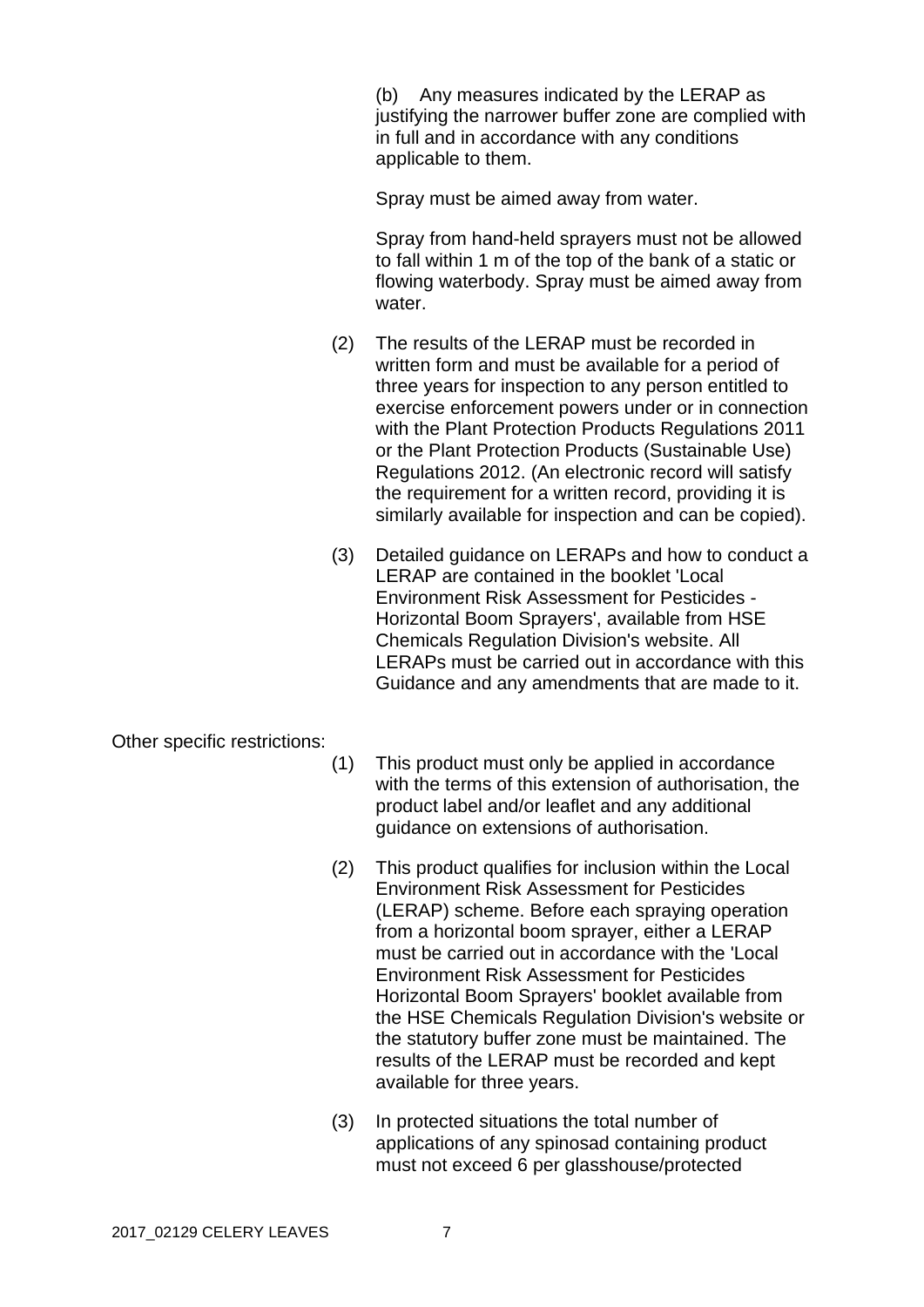structure in a 12 month period, regardless of the crop being treated (including ornamentals)